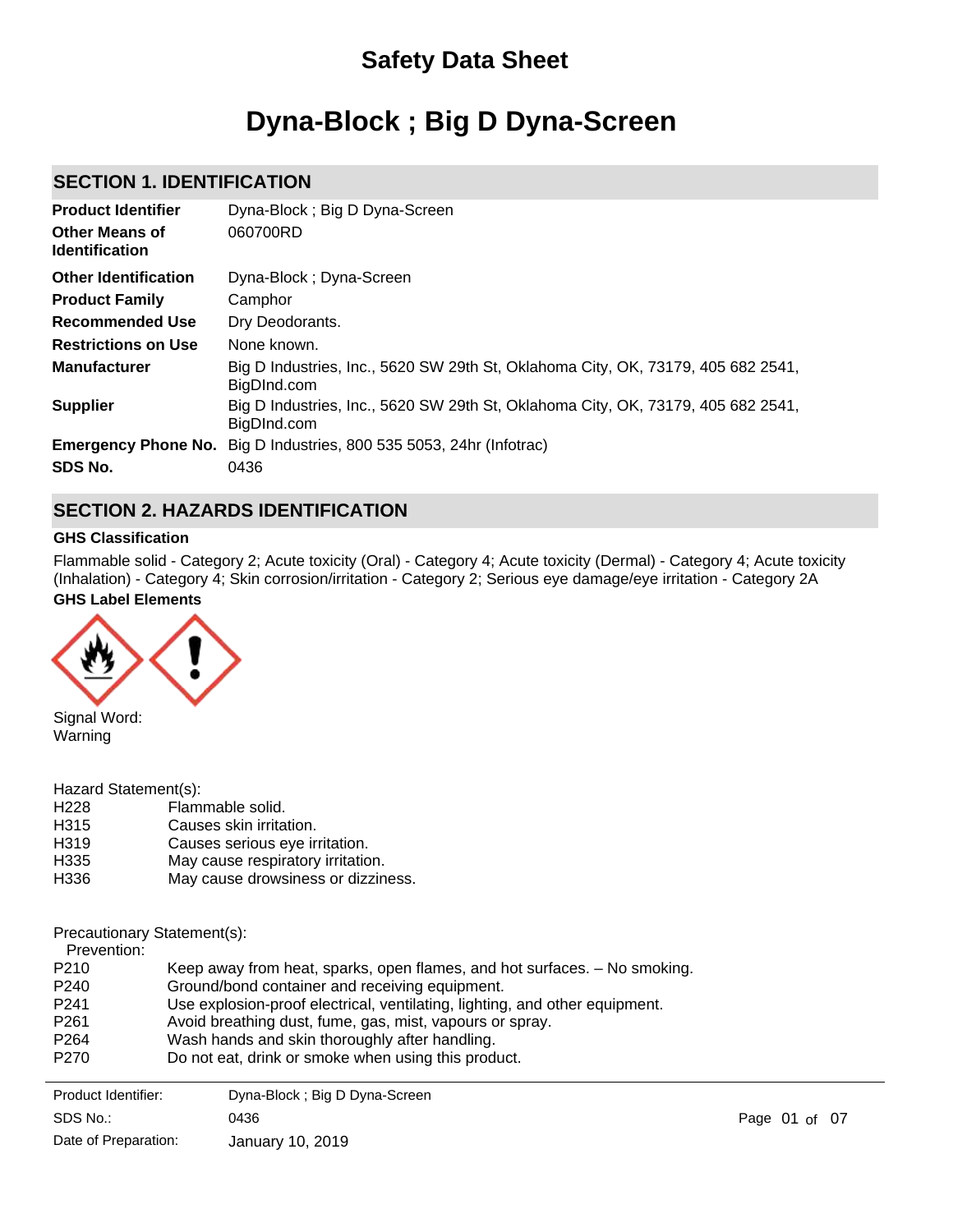| P <sub>271</sub> | Use only outdoors or in a well-ventilated area.        |
|------------------|--------------------------------------------------------|
| P <sub>280</sub> | Wear protective gloves/eye protection/face protection. |

| Response:     |                                                                                                                   |
|---------------|-------------------------------------------------------------------------------------------------------------------|
| $P301 + P310$ | IF SWALLOWED: Immediately call a POISON CENTRE/doctor.                                                            |
| P302 + P352   | IF ON SKIN: Wash with plenty of water.                                                                            |
| $P304 + P340$ | IF INHALED: Remove person to fresh air and keep comfortable for breathing.                                        |
|               | P305 + P351 + P338 IF IN EYES: Rinse cautiously with water for several minutes. Remove contact lenses, if present |
|               | and easy to do. Continue rinsing.                                                                                 |
| P312          | Call a POISON CENTRE/doctor if you feel unwell.                                                                   |
| P321          | Specific treatment (see on this label).                                                                           |
| P330          | Rinse mouth.                                                                                                      |
| $P332 + P313$ | If skin irritation occurs: Get medical advice/attention.                                                          |
| $P337 + P313$ | If eye irritation persists: Get medical advice/attention.                                                         |
| P362 + P364   | Take off contaminated clothing and wash it before reuse.                                                          |
| P370 + P378   | In case of fire: Use appropriate foam to extinguish.                                                              |
|               |                                                                                                                   |
|               |                                                                                                                   |

| Storage:    |                                                                  |
|-------------|------------------------------------------------------------------|
| P403 + P233 | Store in a well-ventilated place. Keep container tightly closed. |
| P405        | Store locked up.                                                 |

#### Disposal:

P501 Dispose of contents/container in accordance with local, regional, national and international regulations. **Other Hazards**

## None known.

## **SECTION 3. COMPOSITION/INFORMATION ON INGREDIENTS**

Mixture:

| <b>Chemical Name</b> | <b>CAS No.</b> | %  | <b>Other Identifiers</b> |
|----------------------|----------------|----|--------------------------|
| Camphor              | 76-22-2        | 95 |                          |
| <b>ISOBORNEOL</b>    | 124-76-5       | ∽  |                          |

## **SECTION 4. FIRST-AID MEASURES**

#### **First-aid Measures**

#### **Inhalation**

Move to fresh air. Call a Poison Centre or doctor if you feel unwell or are concerned.

#### **Skin Contact**

Take off contaminated clothing, shoes and leather goods (e.g. watchbands, belts). Wash gently and thoroughly with lukewarm, gently flowing water and mild soap for 5 minutes. Call a Poison Centre or doctor if you feel unwell or are concerned.

#### **Eye Contact**

Immediately rinse the contaminated eye(s) with lukewarm, gently flowing water for 15-20 minutes, while holding the eyelid(s) open. If eye irritation persists, get medical advice/attention.

#### **Ingestion**

Never give anything by mouth if victim is rapidly losing consciousness, or is unconscious or convulsing. Do not induce vomiting. Rinse mouth with water. Immediately call a Poison Centre or doctor.

#### **First-aid Comments**

If exposed or concerned, get medical advice/attention.

| Product Identifier:  | Dyna-Block; Big D Dyna-Screen |                   |  |
|----------------------|-------------------------------|-------------------|--|
| SDS No.:             | 0436                          | Page $02$ of $07$ |  |
| Date of Preparation: | January 10, 2019              |                   |  |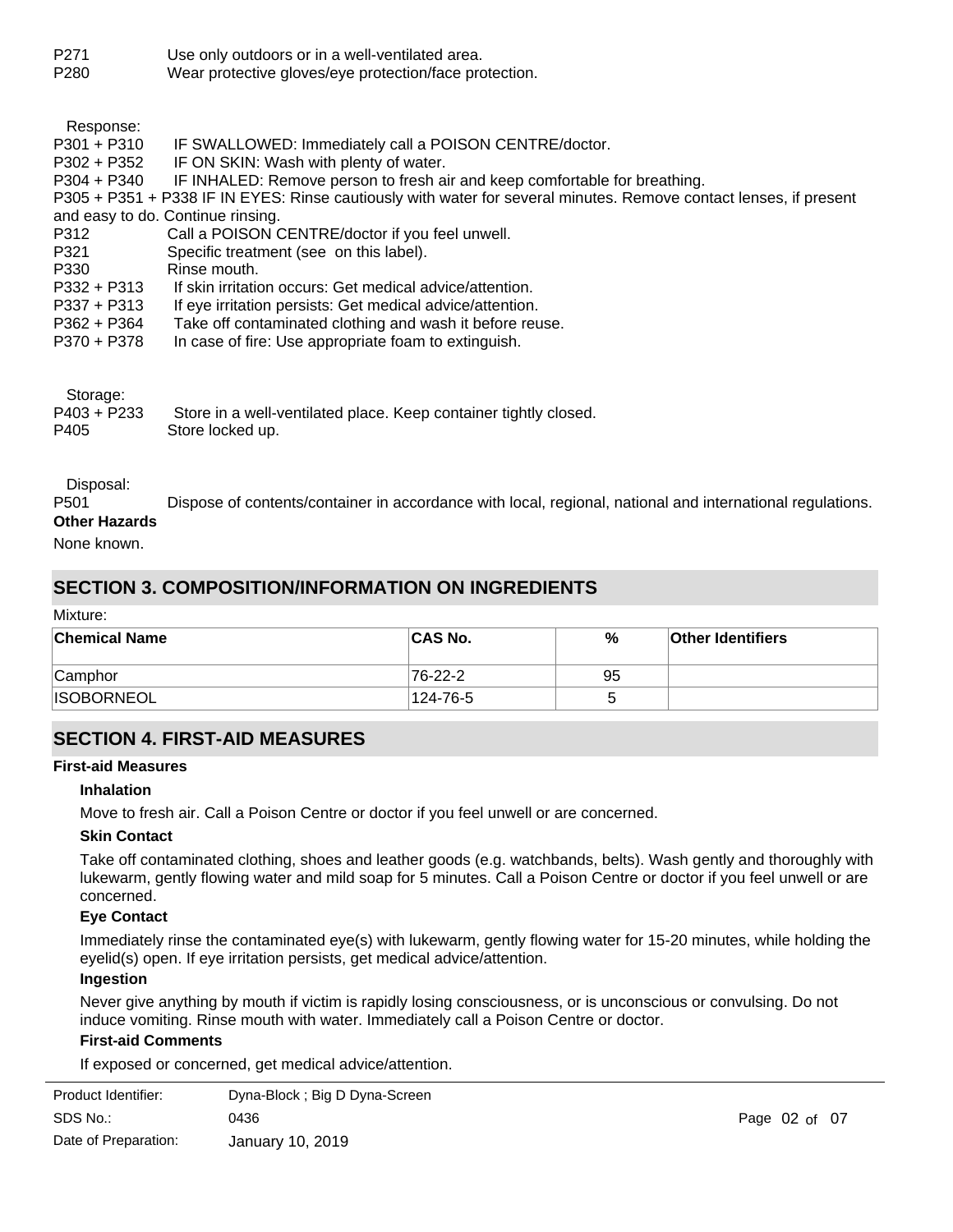#### **Most Important Symptoms and Effects, Acute and Delayed**

**Special Instructions** Not applicable. **Immediate Medical Attention and Special Treatment Medical Conditions Aggravated by Exposure** Respiratory conditions. **Target Organs** Respiratory system. If inhaled: Can irritate the nose and throat. If on skin: May cause mild irritation. If in eyes: May cause moderate to severe irritation. If swallowed: Can irritate the mouth, throat and stomach.

## **SECTION 5. FIRE-FIGHTING MEASURES**

#### **Extinguishing Media**

#### **Suitable Extinguishing Media**

Small fire: Carbon dioxide, dry chemical powder, appropriate foam, water spray or fog. Large fire: Use flooding quantities of water spray or fog.

#### **Unsuitable Extinguishing Media**

None known.

#### **Specific Hazards Arising from the Chemical**

#### Flammable solid.

May travel a considerable distance to a source of ignition and flash back to a leak or open container.

In a fire, the following hazardous materials may be generated: very toxic carbon monoxide, carbon dioxide.

#### **Special Protective Equipment and Precautions for Fire-fighters**

Use extreme caution.

Fire-fighters should enter area wearing specialized protective equipment. (Bunker Gear will not provide adequate protection.).

## **SECTION 6. ACCIDENTAL RELEASE MEASURES**

#### **Personal Precautions, Protective Equipment, and Emergency Procedures**

Use the personal protective equipment recommended in Section 8 of this safety data sheet. Increase ventilation to area or move leaking container to a well-ventilated and secure area. Eliminate all ignition sources. Use grounded, explosion-proof equipment.

#### **Environmental Precautions**

If the spill is inside a building, prevent product from entering drains, ventilation systems and confined areas. Do not allow into any sewer, on the ground or into any waterway.

#### **Methods and Materials for Containment and Cleaning Up**

Stop or reduce leak if safe to do so. Store recovered product in suitable containers that are: tightly-covered.

## **SECTION 7. HANDLING AND STORAGE**

#### **Precautions for Safe Handling**

Avoid repeated or prolonged skin contact with product or with contaminated equipment/surfaces. Only use where there is adequate ventilation. Avoid generating dusts. Avoid generating vapours or mists. Eliminate heat and ignition sources such as sparks, open flames, hot surfaces and static discharge. Post "No Smoking" signs.

| Product Identifier:  | Dyna-Block; Big D Dyna-Screen |
|----------------------|-------------------------------|
| SDS No.:             | 0436                          |
| Date of Preparation: | January 10, 2019              |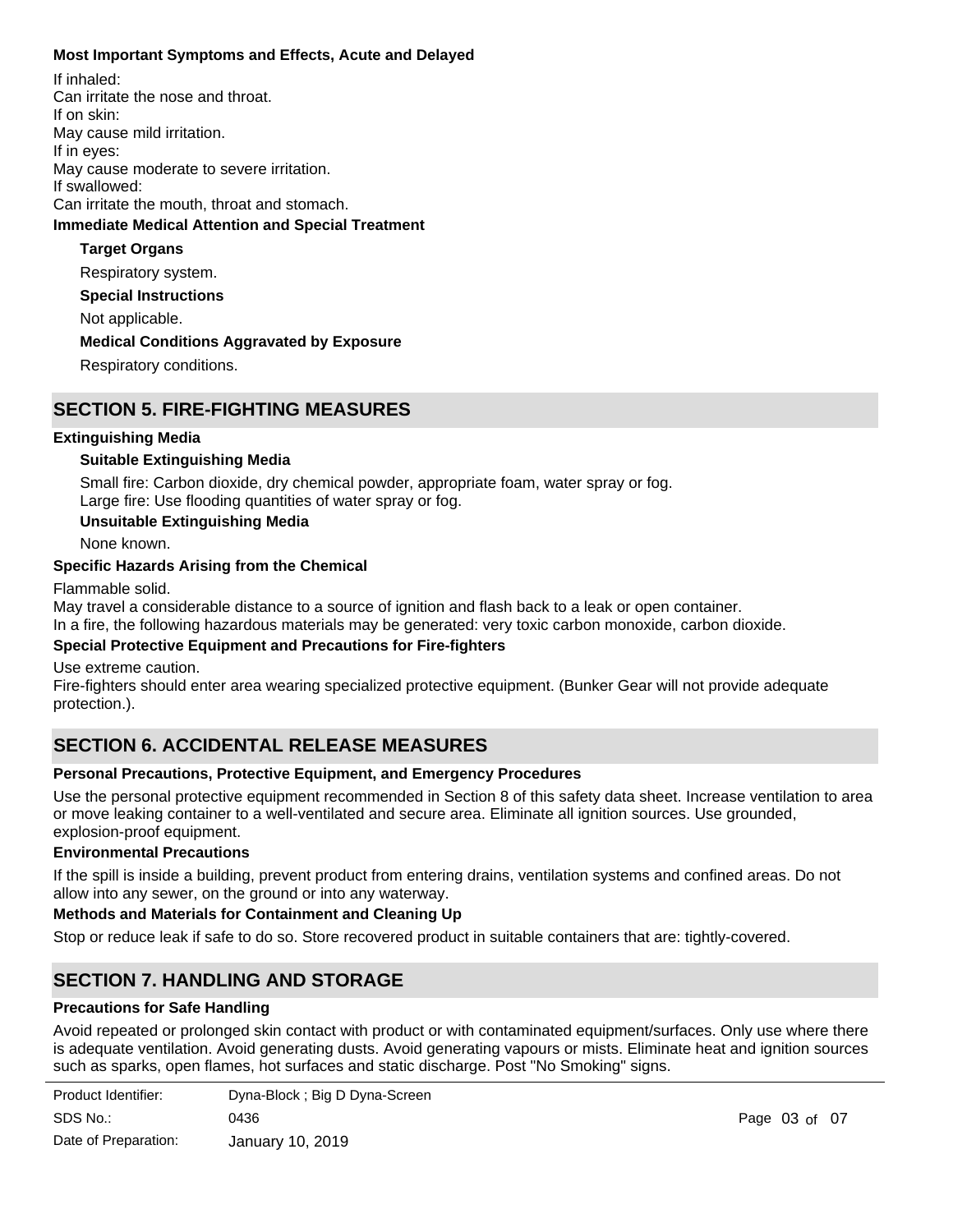#### **Conditions for Safe Storage**

Store in an area that is: dry, well-ventilated, out of direct sunlight and away from heat and ignition sources, separate from incompatible materials (see Section 10: Stability and Reactivity).

## **SECTION 8. EXPOSURE CONTROLS/PERSONAL PROTECTION**

#### **Control Parameters**

|                      | <b>ACGIH TLV®</b> |                   | <b>OSHA PEL</b>  |                | <b>AIHA WEEL</b> |            |
|----------------------|-------------------|-------------------|------------------|----------------|------------------|------------|
| <b>Chemical Name</b> | <b>TWA</b>        | <b>STEL</b>       | <b>TWA</b>       | <b>Ceiling</b> | 8-hr TWA         | <b>TWA</b> |
| <b>Camphor</b>       | $12 \text{ mg/m}$ | $19 \text{ mg/m}$ | $\sqrt{2}$ mg/m3 |                |                  |            |

#### **Appropriate Engineering Controls**

Use local exhaust ventilation, if general ventilation is not adequate to control amount in the air.

#### **Individual Protection Measures**

**Eye/Face Protection**

**Skin Protection Respiratory Protection** Prevent skin contact. Wear chemical safety goggles.

Do not breathe in this product.

## **SECTION 9. PHYSICAL AND CHEMICAL PROPERTIES**

#### **Basic Physical and Chemical Properties**

| Appearance                                                   | Colourless white crystalline crystals.                                                                   |  |  |
|--------------------------------------------------------------|----------------------------------------------------------------------------------------------------------|--|--|
| Odour                                                        | Aromatic                                                                                                 |  |  |
| <b>Odour Threshold</b>                                       | Causes olfactory fatigue.                                                                                |  |  |
| рH                                                           | Not applicable                                                                                           |  |  |
| <b>Melting Point/Freezing Point</b>                          | 356 - 417 °F (180 - 214 °C) (estimated) (melting); 356 - 417 °F (180 - 214 °C)<br>(estimated) (freezing) |  |  |
| <b>Initial Boiling Point/Range</b>                           | Not available                                                                                            |  |  |
| <b>Flash Point</b>                                           | 150.1 $\textdegree$ F (65.6 $\textdegree$ C) (closed cup) (Camphor)                                      |  |  |
| <b>Evaporation Rate</b>                                      | Not available                                                                                            |  |  |
| <b>Flammability (solid, gas)</b>                             | Flammable solid. (Camphor)                                                                               |  |  |
| <b>Upper/Lower Flammability or</b><br><b>Explosive Limit</b> | 3.5% (Camphor) (upper); 0.6% (Camphor) (lower)                                                           |  |  |
| <b>Vapour Pressure</b>                                       | Not applicable                                                                                           |  |  |
| Vapour Density (air = 1)                                     | 5.24                                                                                                     |  |  |
| Relative Density (water $= 1$ )                              | Not available                                                                                            |  |  |
| <b>Solubility</b>                                            | Slightly soluble in water; Highly soluble in ketones (e.g. acetone).                                     |  |  |
| <b>Partition Coefficient,</b><br>n-Octanol/Water (Log Kow)   | Not available                                                                                            |  |  |
| <b>Auto-ignition Temperature</b>                             | ~ 873 °F (467 °C) (Camphor)                                                                              |  |  |
| <b>Decomposition Temperature</b>                             | Not available                                                                                            |  |  |
| <b>Viscosity</b>                                             | Not applicable (kinematic); Not applicable (dynamic)                                                     |  |  |
| <b>Other Information</b>                                     |                                                                                                          |  |  |
| <b>Physical State</b>                                        | Solid                                                                                                    |  |  |
| <b>Molecular Formula</b>                                     | Not applicable                                                                                           |  |  |
| <b>Molecular Weight</b>                                      | Not applicable                                                                                           |  |  |
| Product Identifier:                                          | Dyna-Block; Big D Dyna-Screen                                                                            |  |  |

SDS No.: Date of Preparation: 0436 Page 04 of 07 January 10, 2019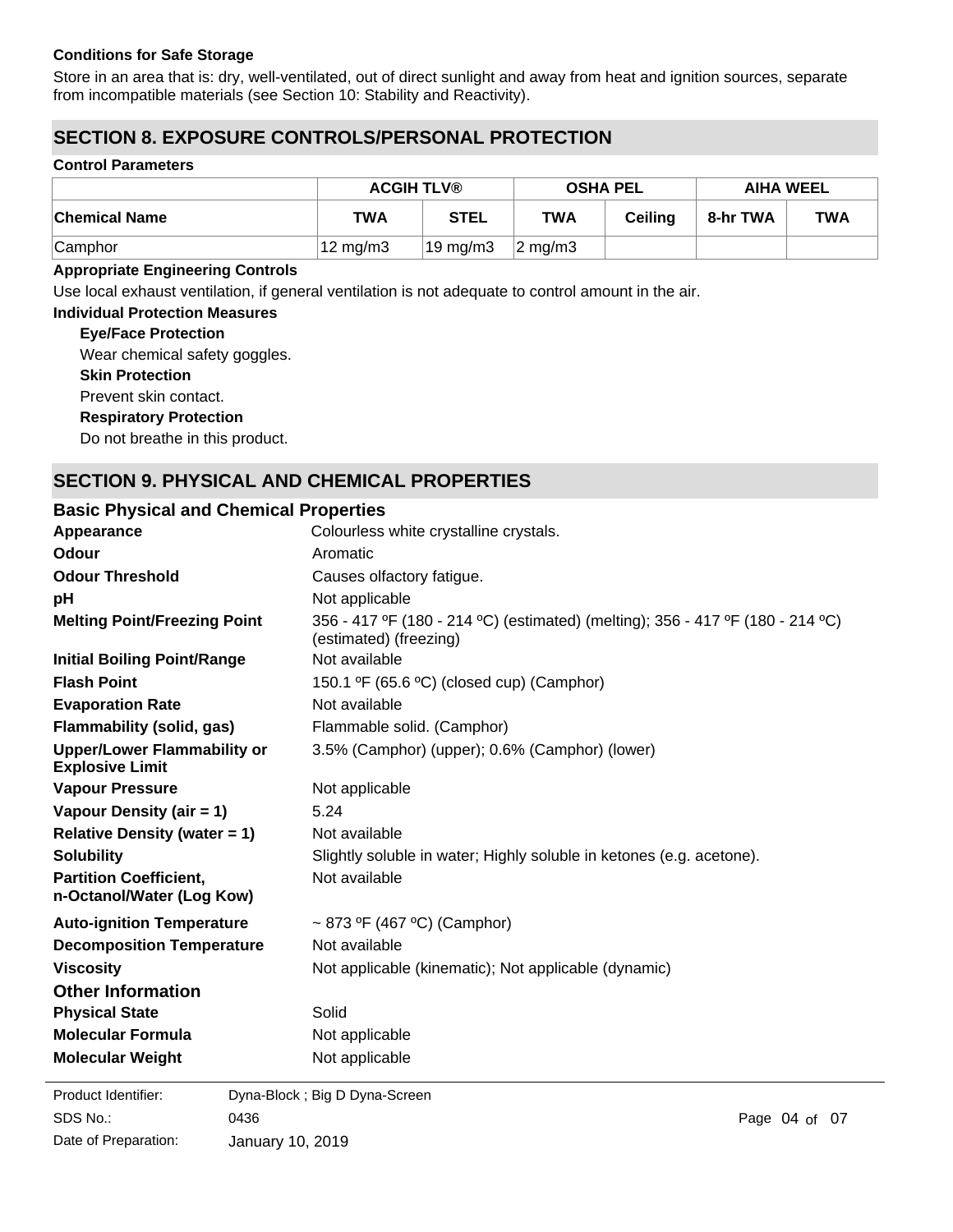## **SECTION 10. STABILITY AND REACTIVITY**

**Reactivity** Stable.

**Chemical Stability**

Normally stable.

#### **Possibility of Hazardous Reactions**

None known.

#### **Conditions to Avoid**

Generation of dust. Open flames, sparks, static discharge, heat and other ignition sources.

#### **Incompatible Materials**

Oxidizing agents (e.g. peroxides), strong oxidizing agents (e.g. perchloric acid), acid anhydrides (e.g. acetic anhydride), organic acids (e.g. acetic acid).

#### **Hazardous Decomposition Products**

Very toxic carbon monoxide, carbon dioxide.

## **SECTION 11. TOXICOLOGICAL INFORMATION**

#### **Likely Routes of Exposure**

Inhalation; skin contact; eye contact; ingestion.

#### **Acute Toxicity**

| ∣Chemical Name    | <b>LC50</b> | LD50 (oral)        | LD50 (dermal)       |
|-------------------|-------------|--------------------|---------------------|
| <b>Camphor</b>    |             | 1310 mg/kg (mouse) |                     |
| <b>ISOBORNEOL</b> |             | 5200 mg/kg (rat)   | 5000 mg/kg (rabbit) |

#### **Skin Corrosion/Irritation**

Animal tests show moderate or severe irritation following prolonged exposure (24 hours).

#### **Serious Eye Damage/Irritation**

There is limited evidence of mild irritation. (Camphor)

#### **STOT (Specific Target Organ Toxicity) - Single Exposure**

#### **Inhalation**

May be harmful based on limited evidence. Causes nose and throat irritation. May cause lung injury.

#### **Skin Absorption**

May be harmful.

#### **Ingestion**

May be harmful based on limited evidence. Irritation of the mouth, throat and stomach, harmful effects on the kidneys, harmful effects on the liver.

#### **Aspiration Hazard**

No information was located.

#### **STOT (Specific Target Organ Toxicity) - Repeated Exposure**

No information was located.

#### **Respiratory and/or Skin Sensitization**

No information was located.

#### **Carcinogenicity**

A4 – Not classifiable as a human carcinogen. SDS No.: Date of Preparation: 0436 Page 05 of 07 January 10, 2019 Product Identifier: Dyna-Block ; Big D Dyna-Screen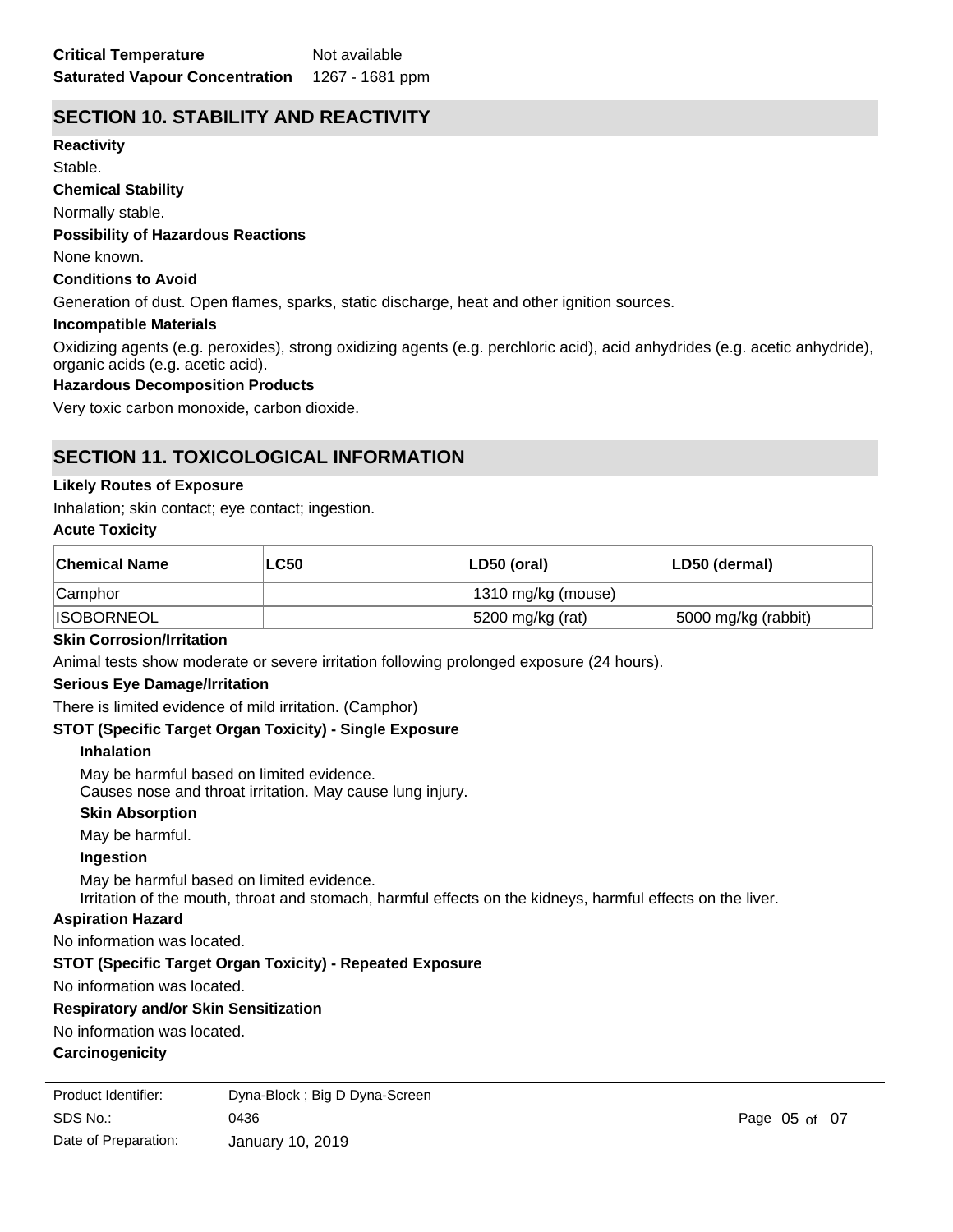A4 – Not classifiable as a human carcinogen.

Key to Abbreviations

ACGIH® = American Conference of Governmental Industrial Hygienists. A4 = Not classifiable as a human carcinogen.

#### **Reproductive Toxicity**

#### **Development of Offspring**

May cause effects on the unborn child based on information for closely related chemicals.

#### **Sexual Function and Fertility**

No information was located.

#### **Effects on or via Lactation**

Does not cause effects on or via lactation.

#### **Germ Cell Mutagenicity**

Not mutagenic. Animal studies show evidence of mutagenicity in reproductive cells (sperm or eggs).

#### **Interactive Effects**

No information was located.

## **SECTION 12. ECOLOGICAL INFORMATION**

Environmental information was not located.

## **SECTION 13. DISPOSAL CONSIDERATIONS**

#### **Disposal Methods**

The required hazard evaluation of the waste and compliance with the applicable hazardous waste laws are the responsibility of the user.

## **SECTION 14. TRANSPORT INFORMATION**

| <b>Regulation</b> | UN No. | <b>Proper Shipping Name</b>       | <b>Transport Hazard</b><br>Class(es) | <b>Packing</b><br>Group |
|-------------------|--------|-----------------------------------|--------------------------------------|-------------------------|
| Canadian TDG      | 1325   | Flammable solids, organic, n.o.s. | 4.1                                  | Ш                       |
| <b>IUS DOT</b>    | 1325   | Flammable solids, organic, n.o.s. | 4.1                                  | Ш                       |
| IATA (Air)        | 1325   | Flammable solids, organic, n.o.s. | 4.1                                  | Ш                       |
| IMO (Marine)      | 1325   | Flammable solids, organic, n.o.s. | 4.1                                  | $\mathbf{III}$          |

**Special Precautions for User** Please note: US DOT Exceptions: LTD QTY (See CFR)(Ground) See 40 CFR for Quantity Limitations by other modes.

## **Transport in Bulk According to Annex II of MARPOL 73/78 and the IBC Code**

Not applicable

## **SECTION 15. REGULATORY INFORMATION**

#### **Safety, Health and Environmental Regulations**

This material meets the EPA 'Hazard Categories; as defined for SARA Title III sections 311/312 as indicated.

**Canada** Acute Health Hazard Chronic Health Hazard Fire Hazard.

#### **WHMIS Classification**